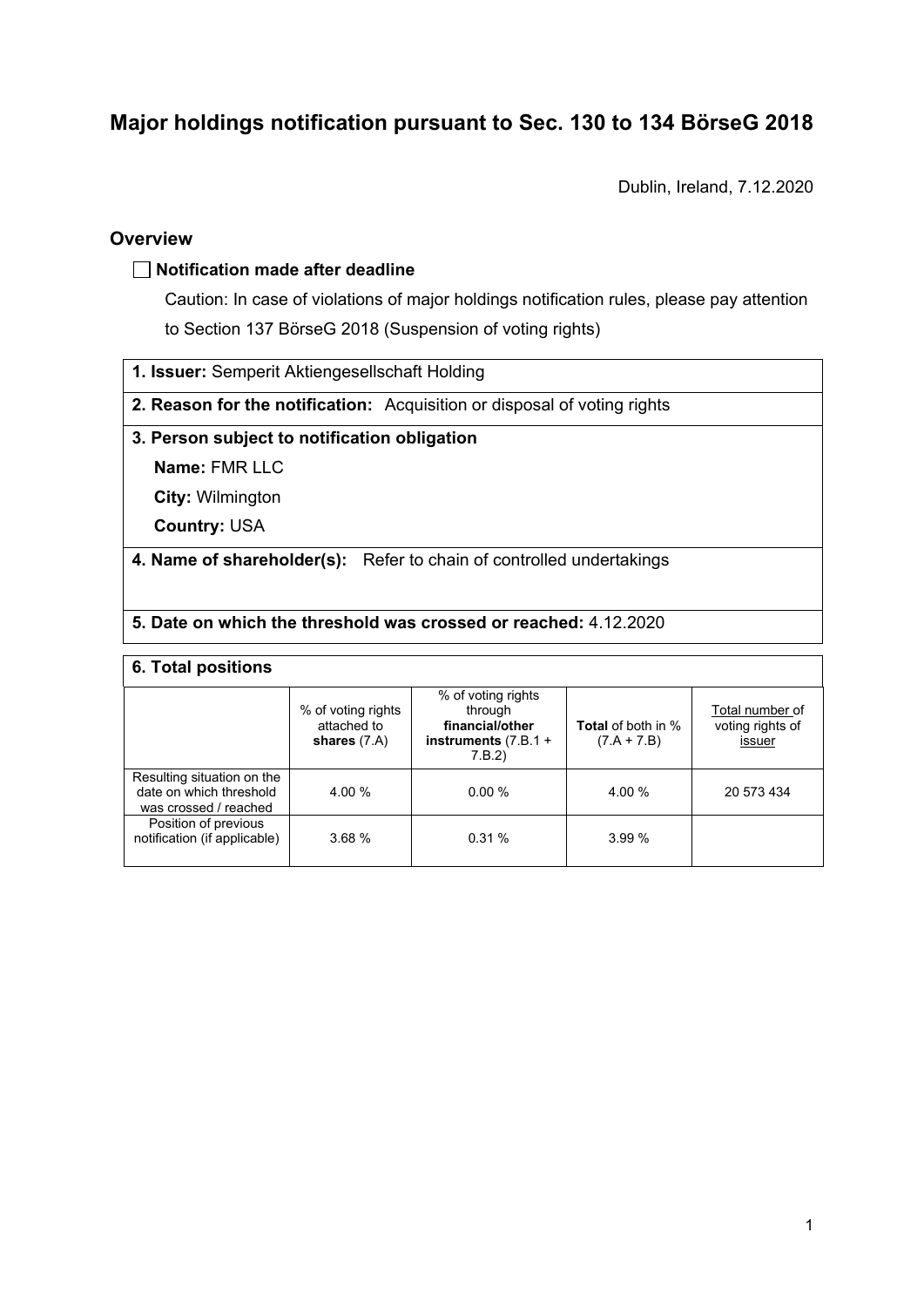## **Details**

## **7. Notified details of the resulting situation:**

| A: Voting rights attached to shares |                                           |                                      |                                    |                                      |  |
|-------------------------------------|-------------------------------------------|--------------------------------------|------------------------------------|--------------------------------------|--|
| <b>ISIN Code</b>                    |                                           | Number of voting rights              | % of voting rights                 |                                      |  |
|                                     | <b>Direct</b><br>(Sec 130 BörseG<br>2018) | Indirect<br>(Sec 133 BörseG<br>2018) | Direct<br>(Sec 130 BörseG<br>2018) | Indirect<br>(Sec 133 BörseG<br>2018) |  |
| AT0000785555                        |                                           | 823 123                              |                                    | 4.00 %                               |  |
| <b>SUBTOTAL A</b>                   | 823 123                                   |                                      | 4.00 %                             |                                      |  |

| B 1: Financial / Other Instruments pursuant to Sec. 131 para. 1 No. 1 BörseG 2018 |                        |                        |                                                                                      |                    |  |
|-----------------------------------------------------------------------------------|------------------------|------------------------|--------------------------------------------------------------------------------------|--------------------|--|
| Type of instrument                                                                | <b>Expiration Date</b> | <b>Exercise Period</b> | Number of voting<br>rights that may be<br>acquired if the<br>instrument is exercised | % of voting rights |  |
|                                                                                   |                        |                        |                                                                                      |                    |  |
|                                                                                   |                        | <b>SUBTOTAL B.1</b>    |                                                                                      |                    |  |

| B 2: Financial / Other Instruments pursuant to Sec. 131 para. 1 No. 2 BörseG 2018 |                    |                    |                               |                            |                       |
|-----------------------------------------------------------------------------------|--------------------|--------------------|-------------------------------|----------------------------|-----------------------|
| Type of instrument                                                                | Expiration<br>Date | Exercise<br>Period | Physical /<br>Cash Settlement | Number of<br>voting rights | % of voting<br>rights |
|                                                                                   |                    |                    |                               |                            |                       |
|                                                                                   |                    |                    | <b>SUBTOTAL B.2</b>           |                            |                       |